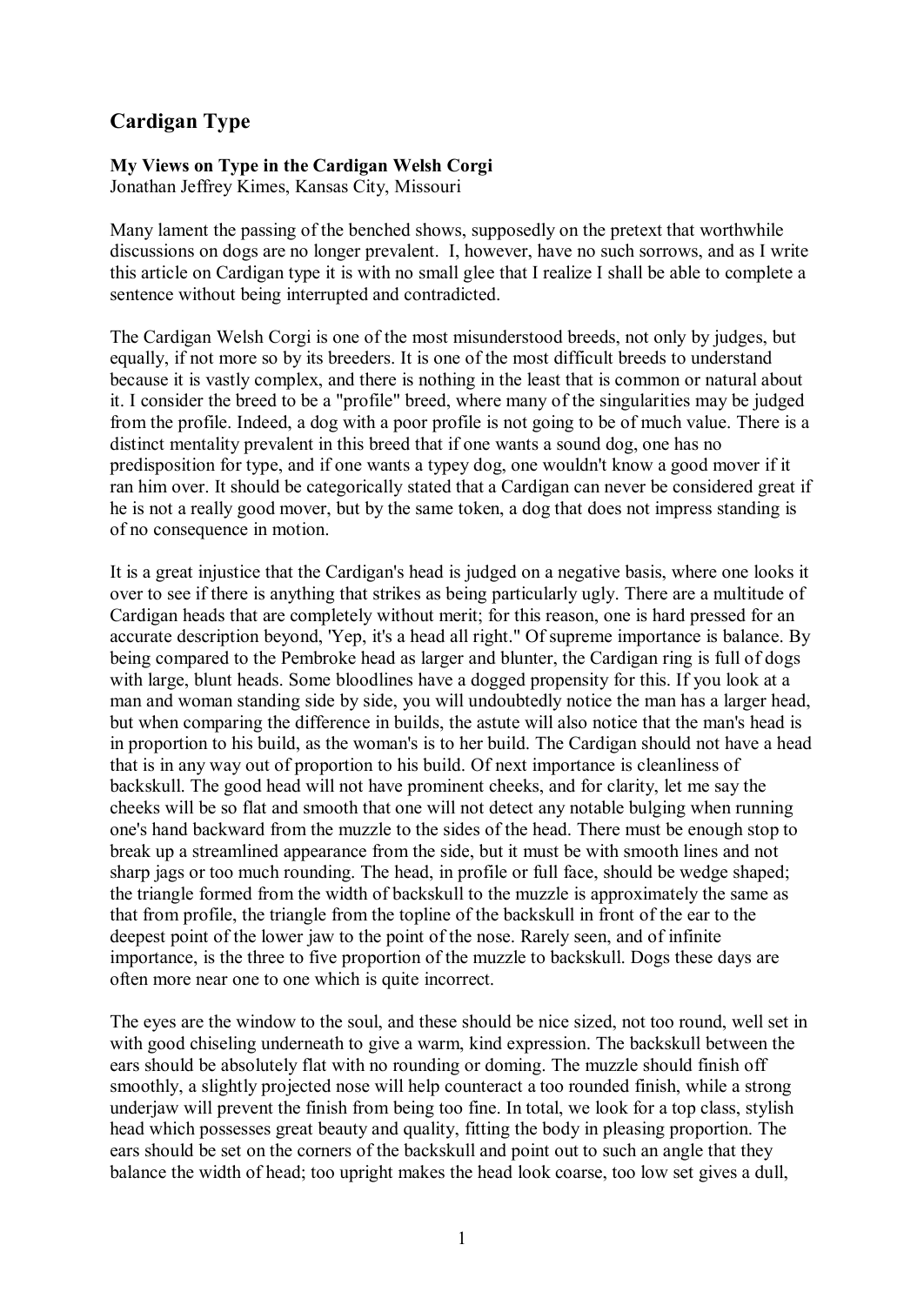"dumbo" appearance. I look for big ears, with good rounded tips, which to the uninitiated, contradicts the insistence on proportion.

In man or beast, the singular asset that signifies quality and the look of "breeding" is a long neck with the ability to carry the head high, and in the Cardigan the strong, reachy neck aids in the long, sweeping profile that we strive for. Too many dogs in the ring either have necks lacking length, necks that are too thick and coarse, or both. The neck must blend smoothly into the body; from the front it should gradually widen to the shoulders, and in silhouette it should curve smoothly into the topline and not break where it joins the body, commonly known as a stove-pipe neck.

Probably the most difficult to understand, complex area of Cardigan type is in understanding the correct forehand. Taken piece by piece, I shall first describe what I look for in profile, and then from the front. The Cardigan is of the Teckel family, the family that claims the Dachshund, and there are certain similarities to the hound. The breastbone should be very prominent, the forechest should be sweeping, not angular, and should come nearly down to the top of the pastern joint, the deepest part of the forechest should be hidden by the foreleg when viewed from the side, and not continue downwards behind the foreleg, which gives the appearance of being broken down in front. A dog with the proper deep chest will look quite short-legged, but upon close inspection one will detect the elbow of the foreleg to be well up on the chest wall so that the dog is slung between his legs, and not just very short-legged, with the legs tacked on underneath like an afterthought. A properly constructed Cardigan can thus be low and still capable of taking good reaching strides. Of course, one looks for a well angulated shoulder, the upper arm and shoulder blade being nearly equal in length, thus the dog's forelegs should be well under the body, and not out front near the breastbone. I have noticed that some dogs that are proclaimed to have excellent shoulder angulation have low breastbones in profile, as the upper arm and shoulder join in the vicinity of the breastbone, thus increasing the angulation while decreasing the sweep of the forechest to the foreleg, or deepest part of the chest. I question the value of the heralded asset that dispenses with breed type as these exaggerated shoulders seem to do. At the risk of being hanged as un-American, I must proclaim that more is not synonymous with better. Believe it or not, in the world of straight shoulders and straight stifles, one can have too much angulation just as one can have too little.

From the front, again we want smoothness, not bumps and bulges. The Cardigan possesses a good deal of substance, in both bone and rib spring, and thus the chest must be moderately wide. The chest should fairly well fill the crook in the leg, and not dangle above exposing bandy legs. It should taper some as it comes down; we have seen many either too narrow and V-shaped or too round. The very round front will cause the dog to move in a rolling, sailorlike motion. Proper movement in front can depend in large part on the shape of the forelegs. The legs must curve smoothly around the deep chest, the pasterns are short and parallel and the front feet turn out to a small degree. That simple sentence describes a most troublesome and very rarely seen factor in the breed. It must appear neat, extremely attractive and sound. Since the legs curve, the pasterns are noticeably CLOSER together than the elbows, but please, these should not be CLOSE. Quality bone goes a long way toward making a Cardigan appear top class. My rather lame definition of quality is something that looks like it was made out of expensive parts, and this is most important in the quality of bone the Cardigan possesses. It should be roundish, not flat and angular, very smooth, good looking. Proper heavy quality bone is important in producing the correct feet which must be round, nice sized but not humongous, very well arched and tight. The Cardigan is unfortunately subject to fantastic exaggeration, so I must interject that huge, round clubs are not what we are after. My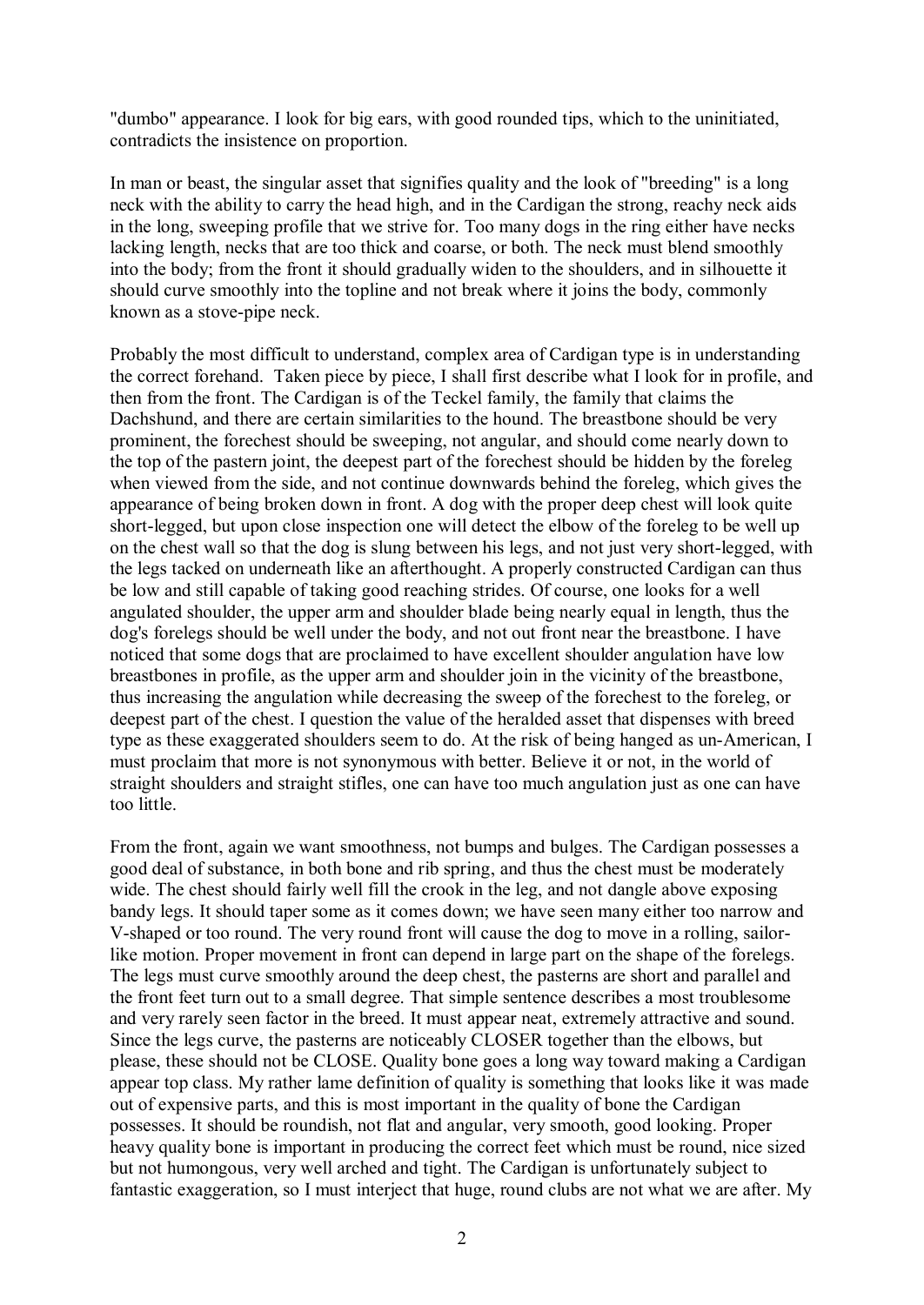last note on the forehand must be that shoulders that are well angulated, well laid back, and flat will not be loaded, but remember, a dog with the substance and bone of the proper Cardigan will not possess the super flat and smooth shoulder of a dog with less power and muscle.

As noted previously, the ribs should be well sprung and carried well back. The length of body must come from the long ribcage, and not a long loin. The underline of the Cardigan is as distinctive as the topline. The underline should begin behind the foreleg where it runs under the ribcage, rising smoothly to the shorter ribs and up slightly to a tuckup at the undercarriage. The tuckup must be slight, but noticeable, so the underline is a long smooth line that curves upward towards the belly. A proper underline is more rare than a good topline in this breed, as many dogs have an underline that runs almost parallel to the ground, giving the dog a shapeless, unbecoming figure. The topline must be level. No dips, valleys or hills to climb. The tail is set on slightly low so there must be a small slope of the croup. From above, looking down on the dog, the ribs should spring out, and then there should be a slight waist and a corresponding widening at the flanks. A variation on this theme is the rib spring, waist, and tiny, little flanks stuck on the back. Indeed, some dogs begin with large heads and progressively taper to their tail tips, which is quite unique and utterly wrong. Dogs with narrow flanks and big heads disgust me.

Discussing the all important rearhand, we want good angulation, long leg bones and short, well let down hocks. The powerful rear is not just a product of angulation, but also of length of leg bones. It should be quite obvious to the common man that someone with long legs can take longer strides than someone with short legs. When stacked, the hock should be behind the buttocks, or furthest protuberance of the pelvis bone. The hind feet should point forward and the hocks are parallel from the rear.

The final structure under discussion is the tail. Fortunes have been made and lost on this subject. It is indeed true that the Cardigan should have a detectable tail, it must reach at least to the hock joint, but we have a tendency to attach far too much significance to this appendage, undoubtedly due to the fact that it is so well exposed that everyone and their grandmother can judge a tail. A low tailset does not insure low tail carriage; the main reason we look for a low tail carriage is that a high one spoils the long, low look. To my knowledge, low tails make no significant contribution towards working ability, and a dog that walked with a low tail would undoubtedly find it full of mud and muck by the end of the day. I do not mean to belittle the tail, nothing is more beautiful than an extremely long tail with the proper fox brush carried down to enhance the profile standing and in motion, but we must realize that poor tail carriage is a superficial fault, and there are many more important features to be concerned with. Of course, ring tails or overly gay tails are displeasing, but the dog should not be blessed or cursed because of his tail.

As with all the features of the Cardigan, there is infinite variety in coats. The coat must be double, with good undercoat, and the outercoat must be protective against rain, mud and all sundry. It should be neither harsh nor soft, and fairly straight, although a slight wave here and there is not criminal. A coat that is too short is quite ugly and does not offer proper protection, while a longish coat is not neat and encourages the collection of mud, briers, etc. The standard adeptly describes color, I only wish to intimate that markings are of the least importance, other than obvious whitelies.

In motion, the Cardigan must move strongly and soundly. I have read as many descriptions of good movement as there are writers. I look for a true rear with no coming in of the hind feet.